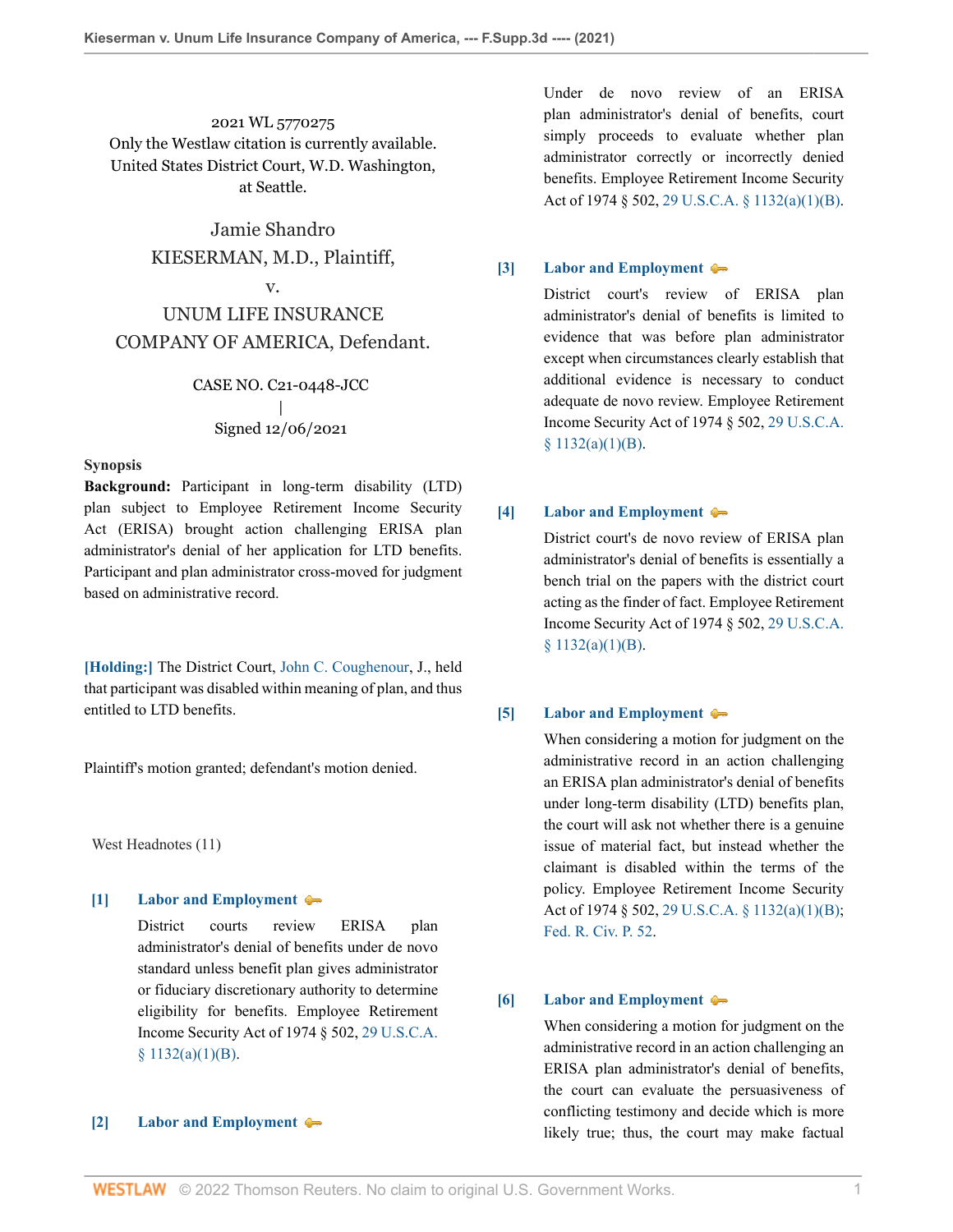findings, evaluate credibility, and weigh the evidence before it to determine whether the administrator correctly or incorrectly denied benefits. Employee Retirement Income Security Act of 1974 § 502, [29 U.S.C.A. § 1132\(a\)\(1\)\(B\);](http://www.westlaw.com/Link/Document/FullText?findType=L&pubNum=1000546&cite=29USCAS1132&originatingDoc=I7f7d0e90573811ec80e88bfd15733b68&refType=SP&originationContext=document&vr=3.0&rs=cblt1.0&transitionType=DocumentItem&contextData=(sc.Default)#co_pp_50660000823d1) [Fed. R. Civ. P. 52](http://www.westlaw.com/Link/Document/FullText?findType=L&pubNum=1000600&cite=USFRCPR52&originatingDoc=I7f7d0e90573811ec80e88bfd15733b68&refType=LQ&originationContext=document&vr=3.0&rs=cblt1.0&transitionType=DocumentItem&contextData=(sc.Default)).

#### <span id="page-1-1"></span>**[\[7\]](#page-3-6) [Federal Civil Procedure](http://www.westlaw.com/Browse/Home/KeyNumber/170A/View.html?docGuid=I7f7d0e90573811ec80e88bfd15733b68&originationContext=document&vr=3.0&rs=cblt1.0&transitionType=DocumentItem&contextData=(sc.Default))**

In evaluating the persuasiveness of each party's case on a motion for judgment on the administrative record in an action challenging an ERISA plan administrator's denial of benefits, the court necessarily must make reasonable inferences where appropriate. Employee Retirement Income Security Act of 1974 § 502, [29 U.S.C.A. § 1132\(a\)\(1\)\(B\);](http://www.westlaw.com/Link/Document/FullText?findType=L&pubNum=1000546&cite=29USCAS1132&originatingDoc=I7f7d0e90573811ec80e88bfd15733b68&refType=SP&originationContext=document&vr=3.0&rs=cblt1.0&transitionType=DocumentItem&contextData=(sc.Default)#co_pp_50660000823d1) [Fed.](http://www.westlaw.com/Link/Document/FullText?findType=L&pubNum=1000600&cite=USFRCPR52&originatingDoc=I7f7d0e90573811ec80e88bfd15733b68&refType=LQ&originationContext=document&vr=3.0&rs=cblt1.0&transitionType=DocumentItem&contextData=(sc.Default)) [R. Civ. P. 52](http://www.westlaw.com/Link/Document/FullText?findType=L&pubNum=1000600&cite=USFRCPR52&originatingDoc=I7f7d0e90573811ec80e88bfd15733b68&refType=LQ&originationContext=document&vr=3.0&rs=cblt1.0&transitionType=DocumentItem&contextData=(sc.Default)).

#### <span id="page-1-2"></span>**[\[8\]](#page-3-7) [Labor and Employment](http://www.westlaw.com/Browse/Home/KeyNumber/231H/View.html?docGuid=I7f7d0e90573811ec80e88bfd15733b68&originationContext=document&vr=3.0&rs=cblt1.0&transitionType=DocumentItem&contextData=(sc.Default))**

When conducting a de novo review of the record in an action challenging an ERISA plan administrator's denial of benefits, the court does not give deference to the claim administrator's decision. Employee Retirement Income Security Act of 1974 § 502, [29 U.S.C.A. § 1132\(a\)\(1\)\(B\)](http://www.westlaw.com/Link/Document/FullText?findType=L&pubNum=1000546&cite=29USCAS1132&originatingDoc=I7f7d0e90573811ec80e88bfd15733b68&refType=SP&originationContext=document&vr=3.0&rs=cblt1.0&transitionType=DocumentItem&contextData=(sc.Default)#co_pp_50660000823d1).

#### <span id="page-1-3"></span>**[\[9\]](#page-3-8) [Labor and Employment](http://www.westlaw.com/Browse/Home/KeyNumber/231H/View.html?docGuid=I7f7d0e90573811ec80e88bfd15733b68&originationContext=document&vr=3.0&rs=cblt1.0&transitionType=DocumentItem&contextData=(sc.Default))**

Plaintiff challenging benefits decision under ERISA bears burden of proving entitlement to benefits by preponderance of evidence. Employee Retirement Income Security Act of 1974 § 502, [29 U.S.C.A. § 1132\(a\)\(1\)\(B\)](http://www.westlaw.com/Link/Document/FullText?findType=L&pubNum=1000546&cite=29USCAS1132&originatingDoc=I7f7d0e90573811ec80e88bfd15733b68&refType=SP&originationContext=document&vr=3.0&rs=cblt1.0&transitionType=DocumentItem&contextData=(sc.Default)#co_pp_50660000823d1).

## <span id="page-1-0"></span>**[\[10\]](#page-3-9) [Labor and Employment](http://www.westlaw.com/Browse/Home/KeyNumber/231H/View.html?docGuid=I7f7d0e90573811ec80e88bfd15733b68&originationContext=document&vr=3.0&rs=cblt1.0&transitionType=DocumentItem&contextData=(sc.Default))**

Plan participant was "disabled" within meaning of long term disability (LTD) plan administered by ERISA plan administrator, and thus was entitled to LTD benefits under plan; participant was diagnosed with stage four breast cancer, and participant's treating oncologist, who was able to personally observe participant's condition, opined that prescription side effects, such as immunosuppression, and fatigue from medications and the cancer rendered participant incapable of performing high-level cognitive, emotional, and physical tasks normally required for full-time work as an emergency physician and associate professor of emergency medicine, and that requiring participant to work a full-time schedule would risk infection, illness, cancer recurrence, and possibly, her ability to work at all. Employee Retirement Income Security Act of 1974 § 502, [29 U.S.C.A. § 1132\(a\)\(1\)\(B\)](http://www.westlaw.com/Link/Document/FullText?findType=L&pubNum=1000546&cite=29USCAS1132&originatingDoc=I7f7d0e90573811ec80e88bfd15733b68&refType=SP&originationContext=document&vr=3.0&rs=cblt1.0&transitionType=DocumentItem&contextData=(sc.Default)#co_pp_50660000823d1).

#### <span id="page-1-4"></span>**[\[11\]](#page-4-0) [Labor and Employment](http://www.westlaw.com/Browse/Home/KeyNumber/231H/View.html?docGuid=I7f7d0e90573811ec80e88bfd15733b68&originationContext=document&vr=3.0&rs=cblt1.0&transitionType=DocumentItem&contextData=(sc.Default))**

There is no "treating physician rule" in ERISA cases, but this does not preclude a district court, engaging in de novo review, from evaluating and giving appropriate weight to a treating physician's conclusions, where reliable and probative. Employee Retirement Income Security Act of 1974, § 2 et seq., [29 U.S.C.A. §](http://www.westlaw.com/Link/Document/FullText?findType=L&pubNum=1000546&cite=29USCAS1001&originatingDoc=I7f7d0e90573811ec80e88bfd15733b68&refType=LQ&originationContext=document&vr=3.0&rs=cblt1.0&transitionType=DocumentItem&contextData=(sc.Default)) [1001 et seq.](http://www.westlaw.com/Link/Document/FullText?findType=L&pubNum=1000546&cite=29USCAS1001&originatingDoc=I7f7d0e90573811ec80e88bfd15733b68&refType=LQ&originationContext=document&vr=3.0&rs=cblt1.0&transitionType=DocumentItem&contextData=(sc.Default))

#### **Attorneys and Law Firms**

[Melton L. Crawford](http://www.westlaw.com/Link/Document/FullText?findType=h&pubNum=176284&cite=0168090501&originatingDoc=I7f7d0e90573811ec80e88bfd15733b68&refType=RQ&originationContext=document&vr=3.0&rs=cblt1.0&transitionType=DocumentItem&contextData=(sc.Default)), Law Office of MEL Crawford, Seattle, WA, for Plaintiff.

[Gabriel Baker,](http://www.westlaw.com/Link/Document/FullText?findType=h&pubNum=176284&cite=0335445101&originatingDoc=I7f7d0e90573811ec80e88bfd15733b68&refType=RQ&originationContext=document&vr=3.0&rs=cblt1.0&transitionType=DocumentItem&contextData=(sc.Default)) Jensen Morse Baker, Seattle, WA, for Defendant.

#### ORDER

[John C. Coughenour](http://www.westlaw.com/Link/Document/FullText?findType=h&pubNum=176284&cite=0172015901&originatingDoc=I7f7d0e90573811ec80e88bfd15733b68&refType=RQ&originationContext=document&vr=3.0&rs=cblt1.0&transitionType=DocumentItem&contextData=(sc.Default)), UNITED STATES DISTRICT JUDGE

**\*1** This matter comes before the Court on cross motions filed by Plaintiff Jamie Shandro Kieserman, M.D., ("Dr. Shandro") (Dkt. No. 12) and Defendant Unum Life Insurance Company of America ("Unum") (Dkt. No. 14) seeking a final judgment from this Court under [Federal Rule](http://www.westlaw.com/Link/Document/FullText?findType=L&pubNum=1000600&cite=USFRCPR52&originatingDoc=I7f7d0e90573811ec80e88bfd15733b68&refType=LQ&originationContext=document&vr=3.0&rs=cblt1.0&transitionType=DocumentItem&contextData=(sc.Default)) [of Civil Procedure 52.](http://www.westlaw.com/Link/Document/FullText?findType=L&pubNum=1000600&cite=USFRCPR52&originatingDoc=I7f7d0e90573811ec80e88bfd15733b68&refType=LQ&originationContext=document&vr=3.0&rs=cblt1.0&transitionType=DocumentItem&contextData=(sc.Default)) Such a motion is based on an administrative record ("AR") created in an underlying Employee Retirement Income Security Act ("ERISA") dispute. Having thoroughly considered the parties' briefing, the relevant record, and finding oral argument unnecessary, the Court hereby GRANTS Plaintiff's motion (Dkt. No. 12) and DENIES Defendant's motion (Dkt. No. 14) for the reasons explained herein.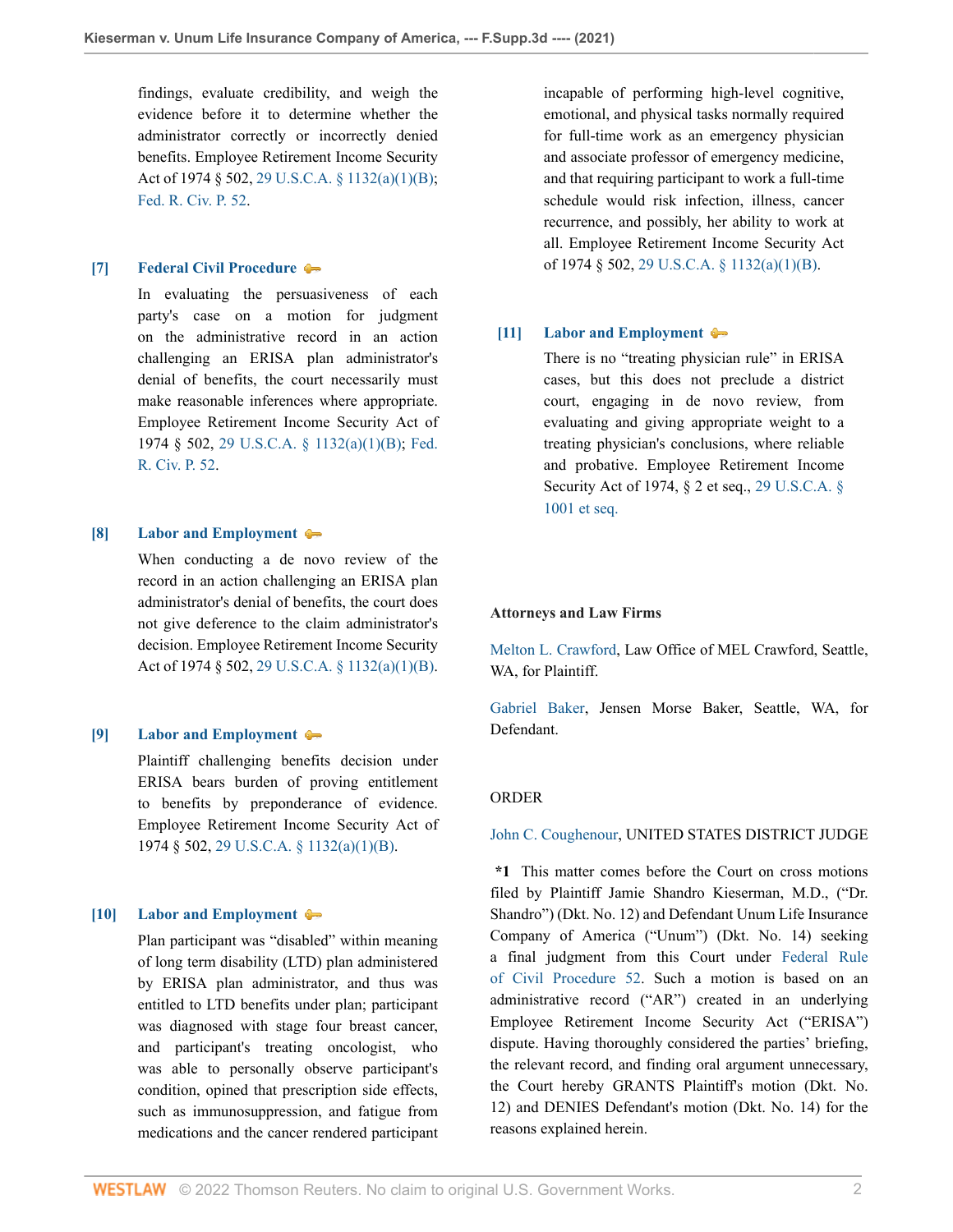#### **I. BACKGROUND**

Plaintiff seeks a declaration of her right to long term disability ("LTD") benefits. (*See* Dkt. No. 1.) She is employed as an emergency physician at Harborview Medical Center and associate professor of Emergency Medicine at the University of Washington. (Dkt. No. 14 at 1.) In 2018, she was diagnosed with Stage IV [metastatic breast cancer](http://www.westlaw.com/Link/Document/FullText?entityType=disease&entityId=Iaa9b4983475411db9765f9243f53508a&originationContext=document&transitionType=DocumentItem&contextData=(sc.Default)&vr=3.0&rs=cblt1.0), which metastasized to her liver and rib. (Dkt No. 12 at 4.) She went on full medical leave for a year, undergoing treatments including chemotherapy, a [lumpectomy,](http://www.westlaw.com/Link/Document/FullText?entityType=mproc&entityId=Ibf045aca475411db9765f9243f53508a&originationContext=document&transitionType=DocumentItem&contextData=(sc.Default)&vr=3.0&rs=cblt1.0) hormone therapies, and a liver lesion ablation. (*Id.*) Plaintiff stated that after consulting her oncologist, Dr. Linden, who recommended a 50% schedule without night shifts, she returned to work on a reduced schedule in October 2019. (*Id.* at 4–5.)

#### **A. The Policy**

At all relevant times, Plaintiff was insured through her employer under a long term disability ("LTD") plan. (Dkt. No. 12 at 3.) Unum funds and insures the plan's benefits through Policy No. 423840 ("the Policy"). (Dkt. No. 1 at 4.) A person is "disabled" under the Policy when due to "sickness or injury" she is either "unable to perform the material and substantial duties of [her] regular Occupation" or has a "20% or more loss in [her] indexed monthly earnings while working in [her] regular occupation." (Dkt. No. 12 at 3.) The Policy defines "regular occupation" as:

[T]he occupation you are routinely performing when your disability begins.... For physicians, "regular occupation" means your specialty in the practice of medicine which you are routinely performing when your disability begins.

(Dkt. No. 14 at 3.) "Material and substantial" duties are those that "are normally required for the performance of your regular occupation; and cannot be reasonably omitted or modified." (*Id.*)

## **B. Plaintiff's LTD Benefits Application**

Unum found Plaintiff totally disabled as of October 8, 2018. (Dkt. No. 12 at 5.) After she returned to work in October 2019, Unum concluded she was "presently working to max capacity" and continued to pay benefits offset by her earnings. (*Id.*) In June 2020, Unum concluded it should determine "the occupational demands" of Plaintiff's work. (*Id.* at 6.) Unum's vocational consultant identified the following job duties:

Evaluates patients, performing examinations to determine medical problems, using physical findings, diagnostic images, laboratory test results, and patient's statements as diagnostic aids. Administers or prescribes treatments and drugs.

**\*2** (*Id.*) Physical demands were found to be "[l]ight." (*Id.*) Relying on these findings, Unum Nurse Lynn Gorman concluded Plaintiff was "not functionally limited other than some fatigue" and "no clinical evidence" supported her work restrictions. (*Id.*)

On July 8, 2020, Unum's-site physician ("OSP") endorsed Nurse Gorman's opinion. (*Id.*) Dr. Linden disagreed when the OSP called her to outline his opinion. (*Id.*) On July 24, 2020, another OSP wrote a report concluding that there was no evidence precluding Plaintiff from full time "light work" as described in Nurse Gorman's list of "physical demands." (*Id.* at 7.) Unum's Designated Medical Officer agreed. (*Id.*) On July 31, 2020, Unum terminated Plaintiff's benefits, explaining:

<span id="page-2-0"></span>There is no evidence to currently preclude full-time work.... You have had no major side[] effects noted from your chemotherapy. Your main complaint has been fatigue, yet it is documented that you are very active personally. You are currently working 5 nine-hour shifts/week plus teaching. Your prior work involved 9 nine-hour shifts/week $^{[1]}$  $^{[1]}$  $^{[1]}$  and the same teaching. In addition, you were able to vacation in Europe skiing in the Alps with your family.... Dr Linden documented in your April 27, 2020 (most recent oncology note) that you were feeling well overall, exercising and doing sweaty Yoga.... Dr Linden gave a performance status of ECOG "ZERO" i.e. no restrictions and limitations at that time.

(*Id.* at 8.) Plaintiff appealed, including a declaration from Dr Linden, who opined:

(1) [Dr. Shandro] does not have the capacity to perform the daunting and exhausting work of an Emergency Physician on a full-time basis due to her ongoing fatigue from having [cancer,](http://www.westlaw.com/Link/Document/FullText?entityType=disease&entityId=Iaf34f5c3475411db9765f9243f53508a&originationContext=document&transitionType=DocumentItem&contextData=(sc.Default)&vr=3.0&rs=cblt1.0) and undergoing treatment, currently with palbociclib and [letrozole;](http://www.westlaw.com/Link/Document/FullText?entityType=gdrug&entityId=I3ba69ea5475111db9765f9243f53508a&originationContext=document&transitionType=DocumentItem&contextData=(sc.Default)&vr=3.0&rs=cblt1.0) (2) were she to work full-time, that would most likely cause yet more severe fatigue, resulting in the inability to work at all; (3) she is immuno-suppressed and more prone to [infection due to her](http://www.westlaw.com/Link/Document/FullText?entityType=disease&entityId=Ic6871d23475411db9765f9243f53508a&originationContext=document&transitionType=DocumentItem&contextData=(sc.Default)&vr=3.0&rs=cblt1.0) [neutropenia](http://www.westlaw.com/Link/Document/FullText?entityType=disease&entityId=Ic6871d23475411db9765f9243f53508a&originationContext=document&transitionType=DocumentItem&contextData=(sc.Default)&vr=3.0&rs=cblt1.0) and fatigue (from past and current therapy), and the further fatigue and stress that would result from additional work will only heighten her susceptibility to infection and illness; and (4) pushing herself beyond her capacity would hazard her health, putting her at heightened risk for not being able to adhere to the dose and dose density of the current therapy, which then puts her at risk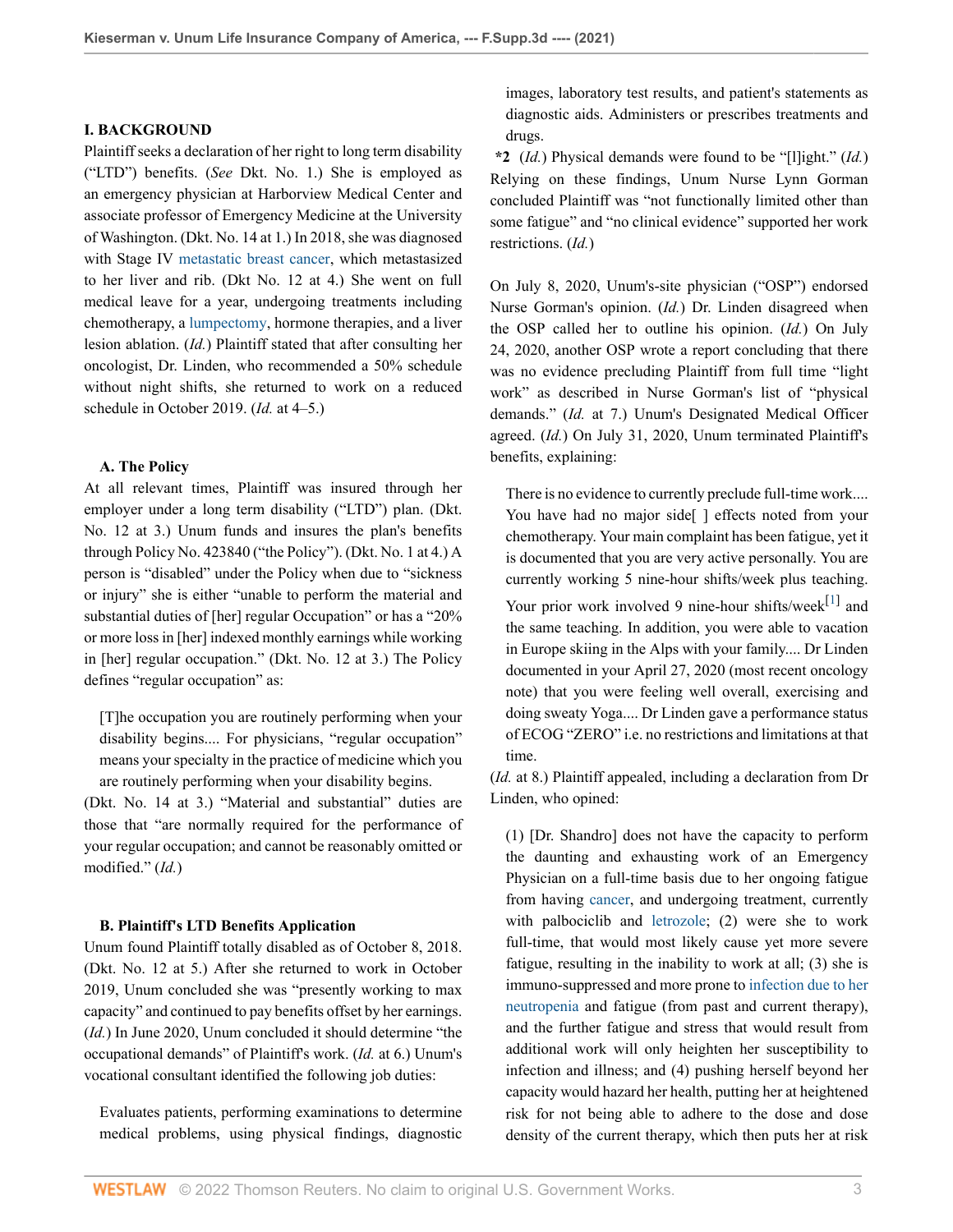for [recurrence of the cancer.](http://www.westlaw.com/Link/Document/FullText?entityType=disease&entityId=Ibf048198475411db9765f9243f53508a&originationContext=document&transitionType=DocumentItem&contextData=(sc.Default)&vr=3.0&rs=cblt1.0) This is not a trivial risk, she had stage IV [cancer](http://www.westlaw.com/Link/Document/FullText?entityType=disease&entityId=Iaf34f5c3475411db9765f9243f53508a&originationContext=document&transitionType=DocumentItem&contextData=(sc.Default)&vr=3.0&rs=cblt1.0) with biopsy proven liver and bone met[astisis].

(*Id.* at 8–9.) Dr. Linden disagreed with Unum's summary of Plaintiff's job duties and physical demands and noted the ECOG scale "was not designed or intended to determine vocational capacity." (*Id.* at 9.)

Plaintiff asserted that her 50% schedule allowed her to "be well rested and functioning at my best in order to be a safe and effective emergency physician." (*Id.* at 13.) She described the significant effects of her fatigue on her ability to meet the physical and cognitive demands of her work and day-to-day life. (*Id.*)

In response to her appeal, Unum's in-house doctor conducted a review. (*Id.*) His report concluded "the insured's reported inability to return to full-time work ... appears to be related to her perceived risk of intolerance to full-time work and night shifts due to fatigue rather than actual demonstrated intolerance." (*Id.* at 14.) Dr. Linden responded that the work restrictions "are not based on Dr. Shandro's perception of risk. They are based on my experience, over 20 years of work in medical oncology." (*Id.*) Plaintiff objected to the characterization of her work as "light." (*Id.* at 16) On April 5, 2021, Unum denied Plaintiff's appeal. (*Id.*)

## **II. DISCUSSION**

#### <span id="page-3-0"></span>**A. ERISA Standard of Review**

**\*3 [\[1\]](#page-0-0)** ERISA allows a plan participant "to recover benefits due to him under the terms of his plan, to enforce his rights under the terms of the plan, or to clarify his rights to future benefits under the terms of the plan." [29 U.S.C. § 1132\(a\)](http://www.westlaw.com/Link/Document/FullText?findType=L&pubNum=1000546&cite=29USCAS1132&originatingDoc=I7f7d0e90573811ec80e88bfd15733b68&refType=RB&originationContext=document&vr=3.0&rs=cblt1.0&transitionType=DocumentItem&contextData=(sc.Default)#co_pp_50660000823d1) [\(1\)\(B\).](http://www.westlaw.com/Link/Document/FullText?findType=L&pubNum=1000546&cite=29USCAS1132&originatingDoc=I7f7d0e90573811ec80e88bfd15733b68&refType=RB&originationContext=document&vr=3.0&rs=cblt1.0&transitionType=DocumentItem&contextData=(sc.Default)#co_pp_50660000823d1) District courts review a plan administrator's denial of benefits "under a *de novo* standard unless the benefit plan gives the administrator or fiduciary discretionary authority to determine eligibility for benefits." *[Firestone Tire & Rubber](http://www.westlaw.com/Link/Document/FullText?findType=Y&serNum=1989026578&pubNum=0000780&originatingDoc=I7f7d0e90573811ec80e88bfd15733b68&refType=RP&fi=co_pp_sp_780_115&originationContext=document&vr=3.0&rs=cblt1.0&transitionType=DocumentItem&contextData=(sc.Default)#co_pp_sp_780_115) Co. v. Bruch*[, 489 U.S. 101, 115, 109 S.Ct. 948, 103 L.Ed.2d](http://www.westlaw.com/Link/Document/FullText?findType=Y&serNum=1989026578&pubNum=0000780&originatingDoc=I7f7d0e90573811ec80e88bfd15733b68&refType=RP&fi=co_pp_sp_780_115&originationContext=document&vr=3.0&rs=cblt1.0&transitionType=DocumentItem&contextData=(sc.Default)#co_pp_sp_780_115) [80 \(1989\).](http://www.westlaw.com/Link/Document/FullText?findType=Y&serNum=1989026578&pubNum=0000780&originatingDoc=I7f7d0e90573811ec80e88bfd15733b68&refType=RP&fi=co_pp_sp_780_115&originationContext=document&vr=3.0&rs=cblt1.0&transitionType=DocumentItem&contextData=(sc.Default)#co_pp_sp_780_115) The parties agree that the Court should review Unum's benefits decision *de novo.* (Dkt. Nos. 12 at 16, 14 at 10 n. 3.)

<span id="page-3-2"></span><span id="page-3-1"></span>**[\[2\]](#page-0-1) [\[3\]](#page-0-2)** Under *de novo* review, " '[t]he court simply proceeds to evaluate whether the plan administrator correctly or incorrectly denied benefits.' " *[Opeta v. Nw. Airlines](http://www.westlaw.com/Link/Document/FullText?findType=Y&serNum=2012177070&pubNum=0000506&originatingDoc=I7f7d0e90573811ec80e88bfd15733b68&refType=RP&fi=co_pp_sp_506_1217&originationContext=document&vr=3.0&rs=cblt1.0&transitionType=DocumentItem&contextData=(sc.Default)#co_pp_sp_506_1217) [Pension Plan for Cont. Emps.](http://www.westlaw.com/Link/Document/FullText?findType=Y&serNum=2012177070&pubNum=0000506&originatingDoc=I7f7d0e90573811ec80e88bfd15733b68&refType=RP&fi=co_pp_sp_506_1217&originationContext=document&vr=3.0&rs=cblt1.0&transitionType=DocumentItem&contextData=(sc.Default)#co_pp_sp_506_1217)*, 484 F.3d 1211, 1217 (9th [Cir. 2007\)](http://www.westlaw.com/Link/Document/FullText?findType=Y&serNum=2012177070&pubNum=0000506&originatingDoc=I7f7d0e90573811ec80e88bfd15733b68&refType=RP&fi=co_pp_sp_506_1217&originationContext=document&vr=3.0&rs=cblt1.0&transitionType=DocumentItem&contextData=(sc.Default)#co_pp_sp_506_1217) (quoting *[Abatie v. Alta Health & Life Ins. Co.](http://www.westlaw.com/Link/Document/FullText?findType=Y&serNum=2009728490&pubNum=0000506&originatingDoc=I7f7d0e90573811ec80e88bfd15733b68&refType=RP&fi=co_pp_sp_506_963&originationContext=document&vr=3.0&rs=cblt1.0&transitionType=DocumentItem&contextData=(sc.Default)#co_pp_sp_506_963)*, [458 F.3d 955, 963 \(9th Cir. 2006\)](http://www.westlaw.com/Link/Document/FullText?findType=Y&serNum=2009728490&pubNum=0000506&originatingDoc=I7f7d0e90573811ec80e88bfd15733b68&refType=RP&fi=co_pp_sp_506_963&originationContext=document&vr=3.0&rs=cblt1.0&transitionType=DocumentItem&contextData=(sc.Default)#co_pp_sp_506_963)). The Court's review is

limited to the evidence that was before the plan administrator except "when circumstances clearly establish that additional evidence is necessary to conduct an adequate *de novo* review." *[Mongeluzo v. Baxter Travenol Long Term Disability Ben.](http://www.westlaw.com/Link/Document/FullText?findType=Y&serNum=1995038884&pubNum=0000506&originatingDoc=I7f7d0e90573811ec80e88bfd15733b68&refType=RP&fi=co_pp_sp_506_943&originationContext=document&vr=3.0&rs=cblt1.0&transitionType=DocumentItem&contextData=(sc.Default)#co_pp_sp_506_943) Plan*[, 46 F.3d 938, 943 \(9th Cir. 1995\).](http://www.westlaw.com/Link/Document/FullText?findType=Y&serNum=1995038884&pubNum=0000506&originatingDoc=I7f7d0e90573811ec80e88bfd15733b68&refType=RP&fi=co_pp_sp_506_943&originationContext=document&vr=3.0&rs=cblt1.0&transitionType=DocumentItem&contextData=(sc.Default)#co_pp_sp_506_943)

<span id="page-3-7"></span><span id="page-3-6"></span><span id="page-3-5"></span><span id="page-3-4"></span><span id="page-3-3"></span>**[\[4\]](#page-0-3) [\[5](#page-0-4)] [\[6\]](#page-0-5) [\[7\]](#page-1-1) [\[8](#page-1-2)]** The Court's *de novo* review "can best be understood as essentially a bench trial 'on the papers' with the District Court acting as the finder of fact." *[Muller v. First Unum Life Ins. Co.](http://www.westlaw.com/Link/Document/FullText?findType=Y&serNum=2003568557&pubNum=0000506&originatingDoc=I7f7d0e90573811ec80e88bfd15733b68&refType=RP&fi=co_pp_sp_506_124&originationContext=document&vr=3.0&rs=cblt1.0&transitionType=DocumentItem&contextData=(sc.Default)#co_pp_sp_506_124)*, 341 F.3d 119, 124 [\(2d Cir. 2003\)](http://www.westlaw.com/Link/Document/FullText?findType=Y&serNum=2003568557&pubNum=0000506&originatingDoc=I7f7d0e90573811ec80e88bfd15733b68&refType=RP&fi=co_pp_sp_506_124&originationContext=document&vr=3.0&rs=cblt1.0&transitionType=DocumentItem&contextData=(sc.Default)#co_pp_sp_506_124). When considering a [Rule 52](http://www.westlaw.com/Link/Document/FullText?findType=L&pubNum=1000600&cite=USFRCPR52&originatingDoc=I7f7d0e90573811ec80e88bfd15733b68&refType=LQ&originationContext=document&vr=3.0&rs=cblt1.0&transitionType=DocumentItem&contextData=(sc.Default)) motion for judgment, the court will ask "not whether there is a genuine issue of material fact, but instead whether [the claimant] is disabled within the terms of the policy." *[Kearney v.](http://www.westlaw.com/Link/Document/FullText?findType=Y&serNum=1999110922&pubNum=0000506&originatingDoc=I7f7d0e90573811ec80e88bfd15733b68&refType=RP&fi=co_pp_sp_506_1094&originationContext=document&vr=3.0&rs=cblt1.0&transitionType=DocumentItem&contextData=(sc.Default)#co_pp_sp_506_1094) Standard Ins. Co.*[, 175 F.3d 1084, 1094–95 \(9th Cir. 1999\)](http://www.westlaw.com/Link/Document/FullText?findType=Y&serNum=1999110922&pubNum=0000506&originatingDoc=I7f7d0e90573811ec80e88bfd15733b68&refType=RP&fi=co_pp_sp_506_1094&originationContext=document&vr=3.0&rs=cblt1.0&transitionType=DocumentItem&contextData=(sc.Default)#co_pp_sp_506_1094). The court "can evaluate the persuasiveness of conflicting testimony and decide which is more likely true." *[Id.](http://www.westlaw.com/Link/Document/FullText?findType=Y&serNum=1999110922&pubNum=0000506&originatingDoc=I7f7d0e90573811ec80e88bfd15733b68&refType=RP&originationContext=document&vr=3.0&rs=cblt1.0&transitionType=DocumentItem&contextData=(sc.Default))* Thus, the court may make factual findings, evaluate credibility, and weigh the evidence before it to determine whether the administrator correctly or incorrectly denied benefits. *See [Anderson v. Liberty Mut. Long Term Disability Plan](http://www.westlaw.com/Link/Document/FullText?findType=Y&serNum=2036773884&pubNum=0007903&originatingDoc=I7f7d0e90573811ec80e88bfd15733b68&refType=RP&fi=co_pp_sp_7903_1231&originationContext=document&vr=3.0&rs=cblt1.0&transitionType=DocumentItem&contextData=(sc.Default)#co_pp_sp_7903_1231)*, 116 F. [Supp. 3d 1228, 1231 \(W.D. Wash. 2015\)](http://www.westlaw.com/Link/Document/FullText?findType=Y&serNum=2036773884&pubNum=0007903&originatingDoc=I7f7d0e90573811ec80e88bfd15733b68&refType=RP&fi=co_pp_sp_7903_1231&originationContext=document&vr=3.0&rs=cblt1.0&transitionType=DocumentItem&contextData=(sc.Default)#co_pp_sp_7903_1231). In evaluating the persuasiveness of each party's case, the court necessarily must make reasonable inferences where appropriate. *[Oldoerp v.](http://www.westlaw.com/Link/Document/FullText?findType=Y&serNum=2032613026&pubNum=0007903&originatingDoc=I7f7d0e90573811ec80e88bfd15733b68&refType=RP&fi=co_pp_sp_7903_1251&originationContext=document&vr=3.0&rs=cblt1.0&transitionType=DocumentItem&contextData=(sc.Default)#co_pp_sp_7903_1251) [Wells Fargo & Co. Long Term Disability Plan](http://www.westlaw.com/Link/Document/FullText?findType=Y&serNum=2032613026&pubNum=0007903&originatingDoc=I7f7d0e90573811ec80e88bfd15733b68&refType=RP&fi=co_pp_sp_7903_1251&originationContext=document&vr=3.0&rs=cblt1.0&transitionType=DocumentItem&contextData=(sc.Default)#co_pp_sp_7903_1251)*, 12 F. Supp. [3d 1237, 1251 \(N.D. Cal. 2014\).](http://www.westlaw.com/Link/Document/FullText?findType=Y&serNum=2032613026&pubNum=0007903&originatingDoc=I7f7d0e90573811ec80e88bfd15733b68&refType=RP&fi=co_pp_sp_7903_1251&originationContext=document&vr=3.0&rs=cblt1.0&transitionType=DocumentItem&contextData=(sc.Default)#co_pp_sp_7903_1251) When conducting a *de novo* review of the record, the court does not give deference to the claim administrator's decision. *[Muniz v. Amec Const. Mgmt.,](http://www.westlaw.com/Link/Document/FullText?findType=Y&serNum=2023501190&pubNum=0000506&originatingDoc=I7f7d0e90573811ec80e88bfd15733b68&refType=RP&fi=co_pp_sp_506_1295&originationContext=document&vr=3.0&rs=cblt1.0&transitionType=DocumentItem&contextData=(sc.Default)#co_pp_sp_506_1295) Inc.*[, 623 F.3d 1290, 1295–96 \(9th Cir. 2010\)](http://www.westlaw.com/Link/Document/FullText?findType=Y&serNum=2023501190&pubNum=0000506&originatingDoc=I7f7d0e90573811ec80e88bfd15733b68&refType=RP&fi=co_pp_sp_506_1295&originationContext=document&vr=3.0&rs=cblt1.0&transitionType=DocumentItem&contextData=(sc.Default)#co_pp_sp_506_1295).

<span id="page-3-8"></span>**[\[9\]](#page-1-3)** A plaintiff challenging a benefits decision under [29](http://www.westlaw.com/Link/Document/FullText?findType=L&pubNum=1000546&cite=29USCAS1132&originatingDoc=I7f7d0e90573811ec80e88bfd15733b68&refType=RB&originationContext=document&vr=3.0&rs=cblt1.0&transitionType=DocumentItem&contextData=(sc.Default)#co_pp_50660000823d1) U.S.C.  $\S$  1132(a)(1)(B) bears the burden of proving entitlement to benefits by a preponderance of the evidence. *Id.* [at 1294](http://www.westlaw.com/Link/Document/FullText?findType=Y&serNum=2023501190&pubNum=0000506&originatingDoc=I7f7d0e90573811ec80e88bfd15733b68&refType=RP&fi=co_pp_sp_506_1294&originationContext=document&vr=3.0&rs=cblt1.0&transitionType=DocumentItem&contextData=(sc.Default)#co_pp_sp_506_1294).

#### <span id="page-3-9"></span>**B. Benefits Determination**

**[\[10\]](#page-1-0)** After an "independent and thorough inspection" of the record and the benefits decision, the Court finds that Unum incorrectly denied LTD benefits. *[Silver v. Executive Car](http://www.westlaw.com/Link/Document/FullText?findType=Y&serNum=2010423310&pubNum=0000506&originatingDoc=I7f7d0e90573811ec80e88bfd15733b68&refType=RP&fi=co_pp_sp_506_728&originationContext=document&vr=3.0&rs=cblt1.0&transitionType=DocumentItem&contextData=(sc.Default)#co_pp_sp_506_728) [Leasing Long-Term Disability Plan](http://www.westlaw.com/Link/Document/FullText?findType=Y&serNum=2010423310&pubNum=0000506&originatingDoc=I7f7d0e90573811ec80e88bfd15733b68&refType=RP&fi=co_pp_sp_506_728&originationContext=document&vr=3.0&rs=cblt1.0&transitionType=DocumentItem&contextData=(sc.Default)#co_pp_sp_506_728)*, 466 F.3d 727, 728 (9th [Cir. 2006\).](http://www.westlaw.com/Link/Document/FullText?findType=Y&serNum=2010423310&pubNum=0000506&originatingDoc=I7f7d0e90573811ec80e88bfd15733b68&refType=RP&fi=co_pp_sp_506_728&originationContext=document&vr=3.0&rs=cblt1.0&transitionType=DocumentItem&contextData=(sc.Default)#co_pp_sp_506_728)

Dr. Linden and Unum's reviewing providers fundamentally disagree over whether Plaintiff's diagnosis and [cancer](http://www.westlaw.com/Link/Document/FullText?entityType=disease&entityId=Iaf34f5c3475411db9765f9243f53508a&originationContext=document&transitionType=DocumentItem&contextData=(sc.Default)&vr=3.0&rs=cblt1.0) treatments prevent her from working full time as an emergency physician and professor. Dr. Linden opines that prescription side effects and fatigue from [cancer](http://www.westlaw.com/Link/Document/FullText?entityType=disease&entityId=Iaf34f5c3475411db9765f9243f53508a&originationContext=document&transitionType=DocumentItem&contextData=(sc.Default)&vr=3.0&rs=cblt1.0) render Plaintiff incapable of full-time work, and that doing so would risk infection, illness, [cancer recurrence,](http://www.westlaw.com/Link/Document/FullText?entityType=disease&entityId=Ibf048198475411db9765f9243f53508a&originationContext=document&transitionType=DocumentItem&contextData=(sc.Default)&vr=3.0&rs=cblt1.0) and possibly, her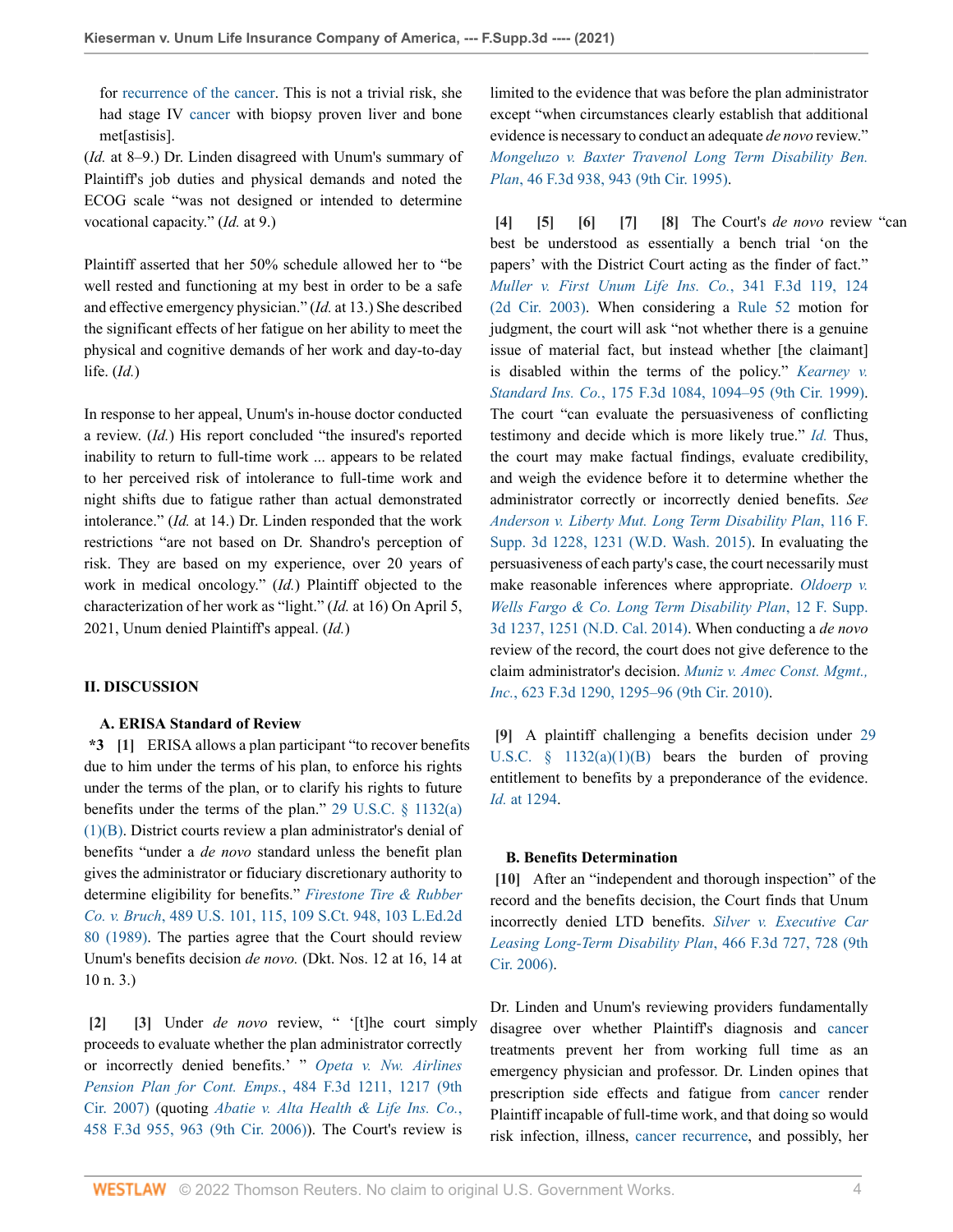ability to work at all. (Dkt. No. 12 at 8–9.) Unum's reviewing providers counter that the record does not support limitations on full-time work, and that concerns regarding fatigue are speculative. (*See Id.* at 14 (discussing the "perceived risk of intolerance).)

<span id="page-4-0"></span>**\*4 [\[11\]](#page-1-4)** The Court finds the reports of Unum's reviewing providers less persuasive than the conclusions and opinions of Plaintiff's treating oncologist. Unum's medical providers never examined Plaintiff in person. There is no "treating physician rule" in ERISA cases. *[Black & Decker Disability](http://www.westlaw.com/Link/Document/FullText?findType=Y&serNum=2003378337&pubNum=0000780&originatingDoc=I7f7d0e90573811ec80e88bfd15733b68&refType=RP&fi=co_pp_sp_780_834&originationContext=document&vr=3.0&rs=cblt1.0&transitionType=DocumentItem&contextData=(sc.Default)#co_pp_sp_780_834) Plan v. Nord*[, 538 U.S. 822, 834, 123 S.Ct. 1965, 155 L.Ed.2d](http://www.westlaw.com/Link/Document/FullText?findType=Y&serNum=2003378337&pubNum=0000780&originatingDoc=I7f7d0e90573811ec80e88bfd15733b68&refType=RP&fi=co_pp_sp_780_834&originationContext=document&vr=3.0&rs=cblt1.0&transitionType=DocumentItem&contextData=(sc.Default)#co_pp_sp_780_834) [1034 \(2003\).](http://www.westlaw.com/Link/Document/FullText?findType=Y&serNum=2003378337&pubNum=0000780&originatingDoc=I7f7d0e90573811ec80e88bfd15733b68&refType=RP&fi=co_pp_sp_780_834&originationContext=document&vr=3.0&rs=cblt1.0&transitionType=DocumentItem&contextData=(sc.Default)#co_pp_sp_780_834) But this does not preclude a district court, engaging in *de novo* review, from evaluating and giving appropriate weight to a treating physician's conclusions, where reliable and probative. *[Reetz v. Hartford Life and](http://www.westlaw.com/Link/Document/FullText?findType=Y&serNum=2043848200&pubNum=0007903&originatingDoc=I7f7d0e90573811ec80e88bfd15733b68&refType=RP&fi=co_pp_sp_7903_1083&originationContext=document&vr=3.0&rs=cblt1.0&transitionType=DocumentItem&contextData=(sc.Default)#co_pp_sp_7903_1083) Accident Ins. Co.*[, 294 F. Supp. 3d 1068, 1083 \(W.D. Wash.](http://www.westlaw.com/Link/Document/FullText?findType=Y&serNum=2043848200&pubNum=0007903&originatingDoc=I7f7d0e90573811ec80e88bfd15733b68&refType=RP&fi=co_pp_sp_7903_1083&originationContext=document&vr=3.0&rs=cblt1.0&transitionType=DocumentItem&contextData=(sc.Default)#co_pp_sp_7903_1083) [2018\)](http://www.westlaw.com/Link/Document/FullText?findType=Y&serNum=2043848200&pubNum=0007903&originatingDoc=I7f7d0e90573811ec80e88bfd15733b68&refType=RP&fi=co_pp_sp_7903_1083&originationContext=document&vr=3.0&rs=cblt1.0&transitionType=DocumentItem&contextData=(sc.Default)#co_pp_sp_7903_1083). Here, not only was Dr. Linden able to personally observe Plaintiff's progression and credibility as her treating physician, but as her treating *oncologist.* Her declaration in support of Plaintiff's appeal outlines her many qualifications, including her board certification in medical oncology and her position as Associate Program Director of the Medical Oncology and Hematology Fellowship Program at Fred Hutchinson Cancer Research Center and UW Medicine. (AR 1229.) Her specialty, experience, and her relationship with the Plaintiff over the duration of treatment lend additional credibility to her conclusions. *See Oldoerp*[, 12 F. Supp. 3d](http://www.westlaw.com/Link/Document/FullText?findType=Y&serNum=2032613026&pubNum=0007903&originatingDoc=I7f7d0e90573811ec80e88bfd15733b68&refType=RP&fi=co_pp_sp_7903_1250&originationContext=document&vr=3.0&rs=cblt1.0&transitionType=DocumentItem&contextData=(sc.Default)#co_pp_sp_7903_1250) [at 1250](http://www.westlaw.com/Link/Document/FullText?findType=Y&serNum=2032613026&pubNum=0007903&originatingDoc=I7f7d0e90573811ec80e88bfd15733b68&refType=RP&fi=co_pp_sp_7903_1250&originationContext=document&vr=3.0&rs=cblt1.0&transitionType=DocumentItem&contextData=(sc.Default)#co_pp_sp_7903_1250) ("[W]hen an in-person medical examination credibly contradicts a paper-only review conducted by a professional who has never examined the claimant, the in-person review may render more credible conclusions."). In contrast, Unum's reviewing providers did not examine Plaintiff, had minimal contact with Plaintiff's treating physicians, and the record does not indicate any special training in oncology.

Likewise, the Court finds Dr. Linden and Plaintiff's assessments of her job tasks and physical demands more compelling than the lists provided by Unum's vocational consultant. While the job certainly involves typing, walking, and lifting occasional weight, such descriptions fail to account for the obvious cognitive and physical demands of work as an emergency physician. Indeed, the progress notes convey concern over "UW emotional and physical stress of working" prior to her return to work. (Dkt. No. 14 at 4.) Unum's argument that the record does not evidence an inability to work full time at such a highly demanding job is unpersuasive. As discussed, the record contains a serious [cancer diagnosis,](http://www.westlaw.com/Link/Document/FullText?entityType=mproc&entityId=Ic14ceaaf475411db9765f9243f53508a&originationContext=document&transitionType=DocumentItem&contextData=(sc.Default)&vr=3.0&rs=cblt1.0) [cancer](http://www.westlaw.com/Link/Document/FullText?entityType=disease&entityId=Iaf34f5c3475411db9765f9243f53508a&originationContext=document&transitionType=DocumentItem&contextData=(sc.Default)&vr=3.0&rs=cblt1.0) treatment drugs known to cause fatigue and compromised immunity, low or borderline white blood cell counts, and the assertions of both Plaintiff and her treating oncologist that they discussed her fatigue's interference with work.

Unum also claims the restriction to a 50% schedule was an "after the fact" opinion that should be given little weight. (*Id.* at 5.) Unum argues Dr. Linden's "progress notes contain no reference whatsoever to any discussion between Plaintiff and Dr. Linden regarding full-time work, even on a trial basis." (*Id.*) Further, it notes that on an October 2019 health care provider form Dr. Linden "checked a box indicating that Plaintiff "CAN now perform all the duties of the CURRENT job with proposed modifications" with no mention of part time work. (*Id.*) And, Unum claims that Dr. Linden's response to Unum's termination of benefits is the first document where Dr. Linden states that Plaintiff can work only a 50% schedule. Plaintiff says this summary is misleading. (Dkt. No. 20 at 4.) The Court agrees.

The primary function of medical records is to promote communication and recordkeeping for health care personnel —not to provide evidence for disability determinations. *[Orn](http://www.westlaw.com/Link/Document/FullText?findType=Y&serNum=2012714647&pubNum=0000506&originatingDoc=I7f7d0e90573811ec80e88bfd15733b68&refType=RP&fi=co_pp_sp_506_634&originationContext=document&vr=3.0&rs=cblt1.0&transitionType=DocumentItem&contextData=(sc.Default)#co_pp_sp_506_634) v. Astrue*[, 495 F.3d 625, 634 \(9th Cir. 2007\).](http://www.westlaw.com/Link/Document/FullText?findType=Y&serNum=2012714647&pubNum=0000506&originatingDoc=I7f7d0e90573811ec80e88bfd15733b68&refType=RP&fi=co_pp_sp_506_634&originationContext=document&vr=3.0&rs=cblt1.0&transitionType=DocumentItem&contextData=(sc.Default)#co_pp_sp_506_634) We therefore need not find the modification mentioned in every progress note or report. When viewed in its entirety, the record supports finding the work restriction was not put in place or fabricated after Plaintiff's LTD benefits were terminated. Around the same time as October 2019 health care provider form, Dr. Linden filled out another such form where she checked a box indicating Plaintiff could work "part time" until "6/30/20." (Dkt. No. 14 at 5.) Unum itself concluded in October 2019 after Plaintiff returned to a reduced schedule that she was "presently working to max capacity," and it continued to pay benefits offset by her earnings. (Dkt. No. 12 at 5.) Her chart notes from December 2019 onward note Plaintiff was working at 50%. (Dkt. No. 20 at 4.) It was not until June 2020, near the date Dr. Linden had marked on the form indicating a part-time work restriction, that Unum began scrutinizing Plaintiff's benefits. (Dkt. No. 12 at 6.) When Unum contacted Dr. Linden before terminating the benefits, she indicated Plaintiff could not increase her work hours. (*Id.*) Dr. Linden asserts, consistent with this record, that she discussed the 50% work schedule during her consultation about Plaintiff's return to work. (*Id.* at 3.) The Court has no reason to doubt her veracity.[2](#page-5-1)

<span id="page-4-1"></span>**\*5** Unum stresses the lack of evidence that Plaintiff "tried and failed one or more attempts of full-time work," which its